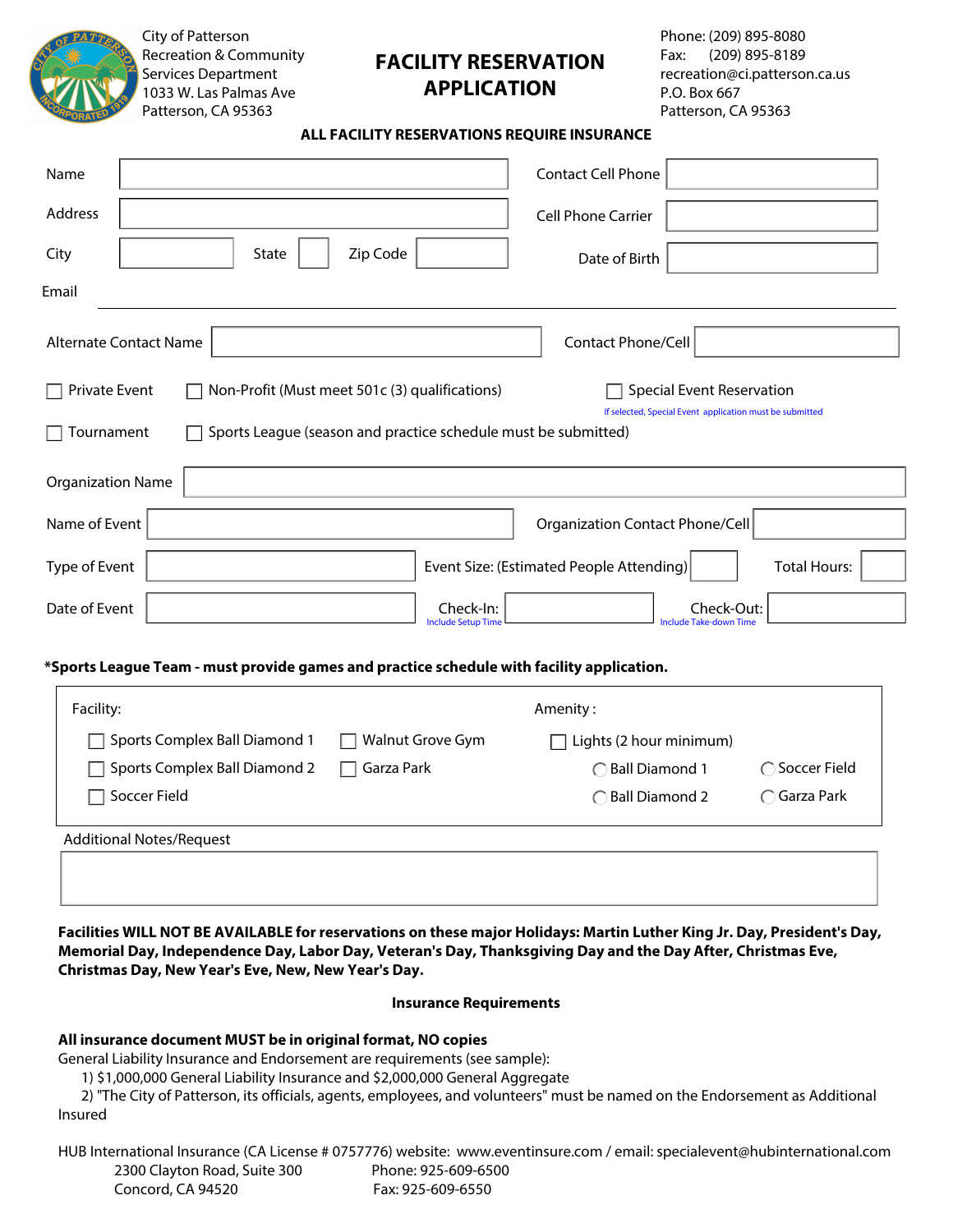### **Facility Information & Fees**

**Sports Complex - Ball Diamonds**: Field 1 & 2 - Dugouts. Drinking Fountain. Skinned infield. Bleachers. **Sports Complex - Soccer Field**: One Large Soccer Field. One Small Soccer Field (Triangle). Soccer Goals. **Walnut Grove - Gym:** One full size basketball court or two smaller courts with divider. No food in the gym; only water allowed. **Garza Park - Ball Diamond:** One ball diamond with dugouts. Concrete bleachers.

| <b>Fee Description</b>                        | <b>Fees</b>                                             |
|-----------------------------------------------|---------------------------------------------------------|
| Permit Application Fee                        | \$35 per application TBD                                |
| Security Deposit*                             | \$100 per field / facility location                     |
| Equipment Deposit (Baseball/Softball Bases *) | \$100 per application (\$250 Baseball/Softball Bases)   |
| Gate Fee (if charging admission)              | \$125 per day TBD                                       |
| <b>Facility Staffing Fee</b>                  | $ $ \$28 per hour, per staff (applies to all facilites) |
| Vehicle Access Pass                           | \$10 per vehicle/per event TBD                          |
| Porta-potty Fee **                            | As billed by vendor                                     |
| Dumpster Rental/Disposal Fee **               | As billed by vendor                                     |
| Traffic & Parking Control                     | Actual cost (to be determined by Director)              |

\* Security Deposits and Deposits for Baseball/Softball Bases are refunded at the conclusion of the rental period.

\*\* May be pro-rated and shared by facility user groups.

| <b>User Group</b> | <b>Field Fees</b> | <b>Gym Fees</b> | <b>Field Light Fee</b> | <b>Tournament Fees</b>    |
|-------------------|-------------------|-----------------|------------------------|---------------------------|
| Non-Profit        | \$10/hour         | \$15/hour       | \$20/hour              | \$220 per field / per day |
| For-Profit        | \$20/hour         | \$25/hour       | \$20/hour              | \$220 per field / per day |
|                   |                   |                 |                        |                           |

## **Reservation Policy**

1) Reservation requests are made on a first come first reserve basis dependant upon facility availability.

2) All reservation requests can be made at the Recreation and Community Services Department through the Reservation Clerk.

(**all request must be at least two (2) weeks before the event date**)

3) All fees must be made in full at the time of reservation for facility to be booked.

4) No changes will be made to the permit fourteen(14) business days before the scheduled reservation.

5) General liability insurance with an endorsement naming the City of Patterson as additional insured is required.

**All insurance requirements must be met 14(fourteen) business days in advance of the event.** 

6) Deposit is required.

7) A request may be denied, or a permit cancelled, on the grounds that the applicant has previously had a Facility Use Permit revoked in the City of Patterson or another jurisdiction for violation of permit conditions, or failure to fulfill any use requirement by the established deadline, including, but not limited to, the payment of facility fees or extra fees.

## **Refund Policy**

The following refund policy will be in effect regarding all park and recreation facilities available for reservation:

1) A group may cancel their reservation thirty (30) calendar days prior to the reservation.

2) A cancellation fee based upon 50% of all fees will be assessed if cancellation is made after thirty (30) days.

3) In the event the permit holder fails to appear for the scheduled use or cancels with less than seven (7) days notice, no refund will be given.

4) A full refund or new reservation will be given for any cancellation caused by the City of Patterson, Patterson Joint Unified School District or due to inclement weather based upon facility availability.

## **Park Rules (Ordinance 74, 598 & 688)**

| 1) No Vehicles on Grass                      | 2) No Alcohol without a Permit | 3) No Glass Bottles                          | 4) No Organized Games without a Permit |
|----------------------------------------------|--------------------------------|----------------------------------------------|----------------------------------------|
| 5) No Groups over 50 people without a permit |                                | 6) No Special Events without a Permit        | 7) No Gambling                         |
| 8) No Golfing                                | 9) No Littering                | 10) Dogs must be on leash & cleaned up after | 11) Parks Close at Dusk                |

## **FAILURE TO ABIDE BY THESE RULES WILL RESULT IN THE LOSS OF YOUR DEPSOSIT.**